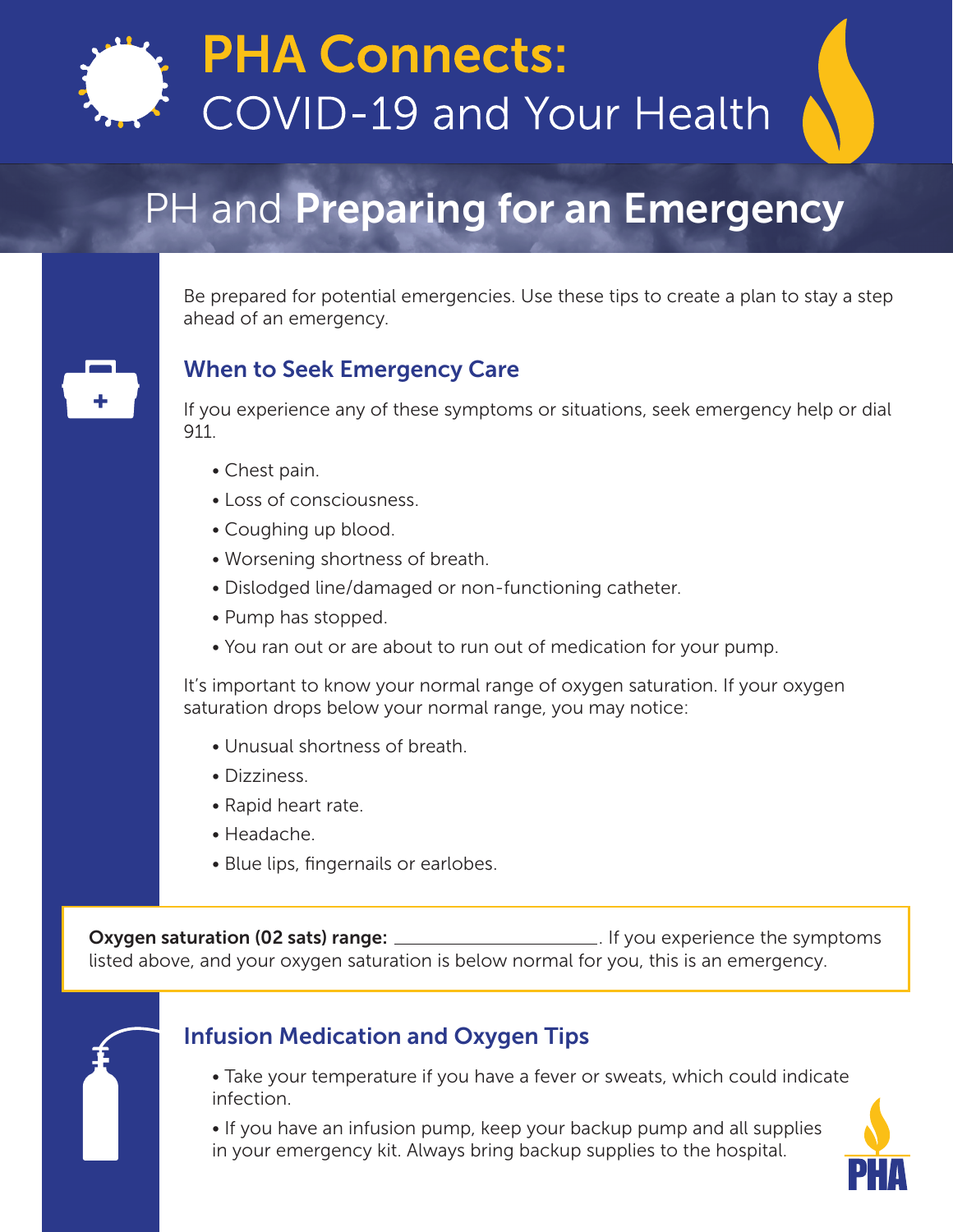• If you have a central IV line (catheter), keep your site cleaning and dressing supplies with you when you're away from home or if you need to leave home for an emergency. Supplies include gloves, mask, alcohol pads, dressings and tape.

• Power outages are dangerous for those on infusion medication and those who use oxygen. Contact your power company about your health condition so it lists you are as high priority in a power outage. Work with your health provider to complete/submit paperwork to ensure your power stays on in an outage.

• Consider investing in a generator, and learn how to use it.

• Set aside a small portable cooler and freeze some large ice packs to keep your epoprostenol (Flolan) cool for several hours. Make sure your cooler holds several ice packs and your medicine. In case of a power outage, fill a cooler with ice to keep your epoprostenol cold.\*\*

- Keep a copy of your oxygen prescription/dosage in your medicine bag.
- Pack a bag with batteries and supplies you would need if you have to leave home. Include an extra section of oxygen tubing connectors.

\*\* Applies only to Flolan or generic epoprostenol, not for Veletri or treprostinil (generic or branded Remodulin).

## COVID-19 Public Health Emergency Planning

It is important to create and discuss an emergency plan with your PH care team in case you have symptoms of COVID-19 that need medical attention. Symptoms include cough, shortness of breath beyond your typical PH experience, difficulty breathing, fever, chills, muscle pain, sore throat, new loss of taste or smell, nausea and vomiting or diarrhea ([www.cdc.gov/coronavirus/2019-ncov/symptoms](http://www.cdc.gov/coronavirus/2019-ncov/symptoms-testing/symptoms.html)[testing/symptoms.html](http://www.cdc.gov/coronavirus/2019-ncov/symptoms-testing/symptoms.html)). Your PH specialist might give you a specific number to call to determine whether you should go to the emergency room. Make sure your caregiver(s) know your COVID-19 emergency plan.

During the COVID-19 public health emergency, it is especially important to follow the Centers for Disease Control and Prevention (CDC) guidelines to prevent getting sick. Find the updated guidelines here: [www.cdc.gov/coronavirus/2019-ncov/](http://www.cdc.gov/coronavirus/2019-ncov/prevent-getting-sick/index.html) [prevent-getting-sick/index.html](http://www.cdc.gov/coronavirus/2019-ncov/prevent-getting-sick/index.html).

The CDC website is the best resource on how to create a plan to protect yourself and your household from COVID-19 and what to do if you or a loved one gets sick. Visit [www.cdc.gov/coronavirus/2019-ncov/daily-life-coping/get-your-household](http://www.cdc.gov/coronavirus/2019-ncov/daily-life-coping/get-your-household-ready-for-COVID-19.html)[ready-for-COVID-19.html](http://www.cdc.gov/coronavirus/2019-ncov/daily-life-coping/get-your-household-ready-for-COVID-19.html).



#### Severe Storms and Natural Disasters

Natural disasters – hurricanes, fires, floods, severe storms and tornadoes – can happen with little warning, so make sure you and your family are prepared. That means having supplies and information on hand, as well as knowing the procedures to follow.

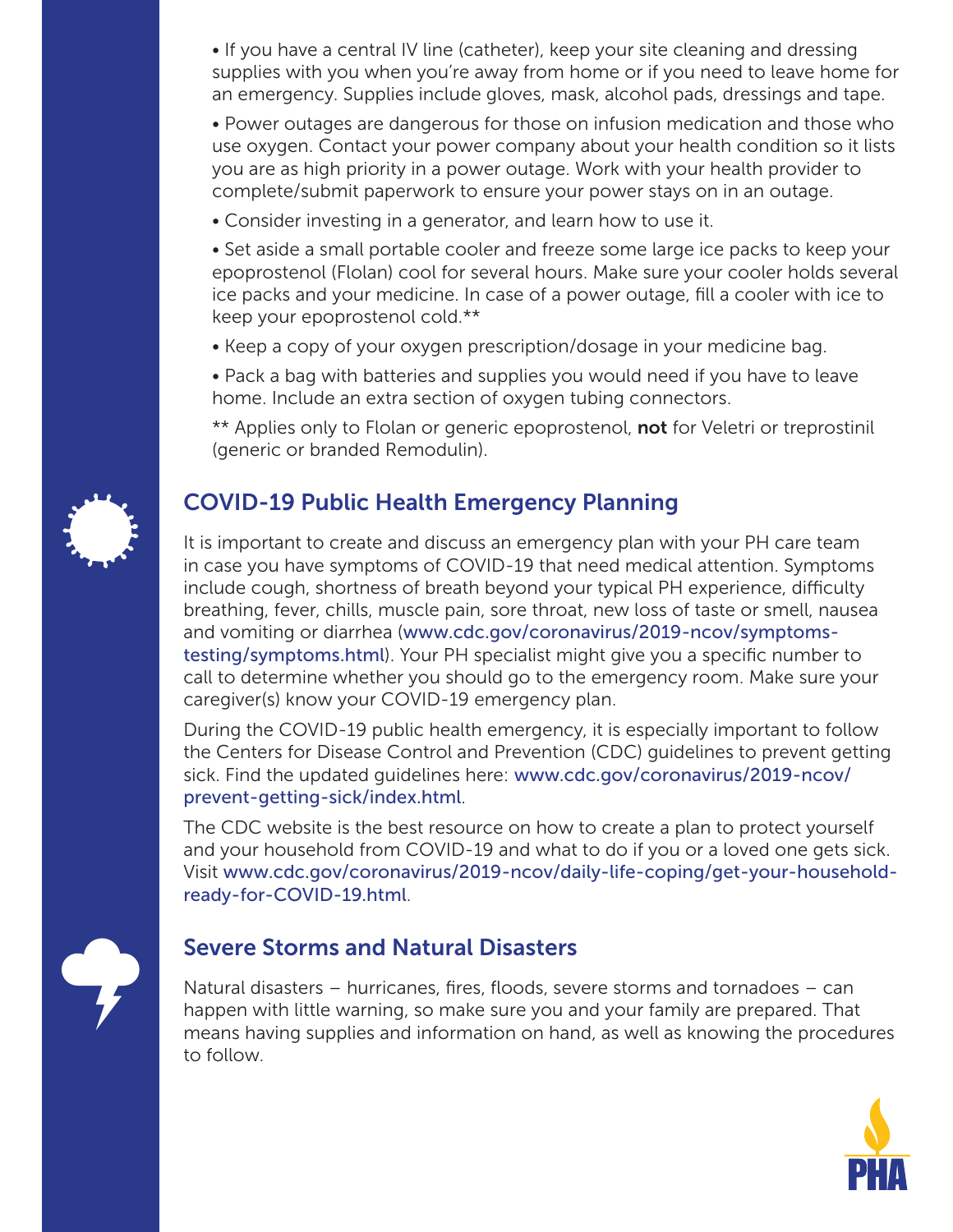#### Emergency or Disaster Preparation Tips

• Refer to power outage tips above for if you are on infusions and/or oxygen.

• Stock up on necessities, especially drinking water, food, first aid kits, flashlights and batteries.

• Keep a supply of extra distilled water for inhaled therapy devices or CPAP machines.

• Ask your PH care team if you can get extra medication and/or supplies (cassettes, syringes, etc.). Some insurance companies will allow early refills for emergency/disaster assistance.

• If you use oxygen, contact your oxygen company to have your tanks filled to avoid running short. Also ask about extra batteries.

• Keep a list of all your medications with you at all times. For infusion patients, state that your infused medication should never be interrupted or discontinued.

• Always keep a list of contact numbers, including your specialty pharmacy, PH doctor/clinic and emergency contacts with you.

• Keep a copy of your electrocardiogram (EKG) in case you need to go to the local emergency room so the emergency professionals can see your "normal" heart rhythm.

• Be sure you have a safe place to go and a way to travel if you need to evacuate. If you are driving, obtain a full tank of gas as soon as you learn of an impending storm.

• If you are running low on medication, need to change your medication shipment address or have another therapy access concern, contact your specialty pharmacy. Find pharmacies open in disaster-affected areas at [www.](http://www.healthcareready.org/rxopen) [healthcareready.org/rxopen](http://www.healthcareready.org/rxopen).

#### Specialty Pharmacy contact information:

Accredo/Express Scripts: 866-344-4874

Cigna Tel-Drug: 855-326-7463

CVS/Caremark: 877-242-2738

Humana Specialty Pharmacy: 855-478-8405

OptumRX: 855-856-0536

Walgreens/Medmark: 888-347-3416

• Keep your insurance cards with you when you leave home.

• If you are a member of a PHA support group, exchange numbers with the leader and other members to keep in touch during unexpected events.

• Connect to PHA and local PHers on social media. It's a fast, easy way to convey information in crisis.

• If you have pets and need to evacuate, make sure you identify pet-friendly hotels. Most shelters don't accept pets. Check with your local vet about shelters, and learn more on the CDC website: [www.cdc.gov/disasters/](http://www.cdc.gov/disasters/petshelters.html) [petshelters.html](http://www.cdc.gov/disasters/petshelters.html).

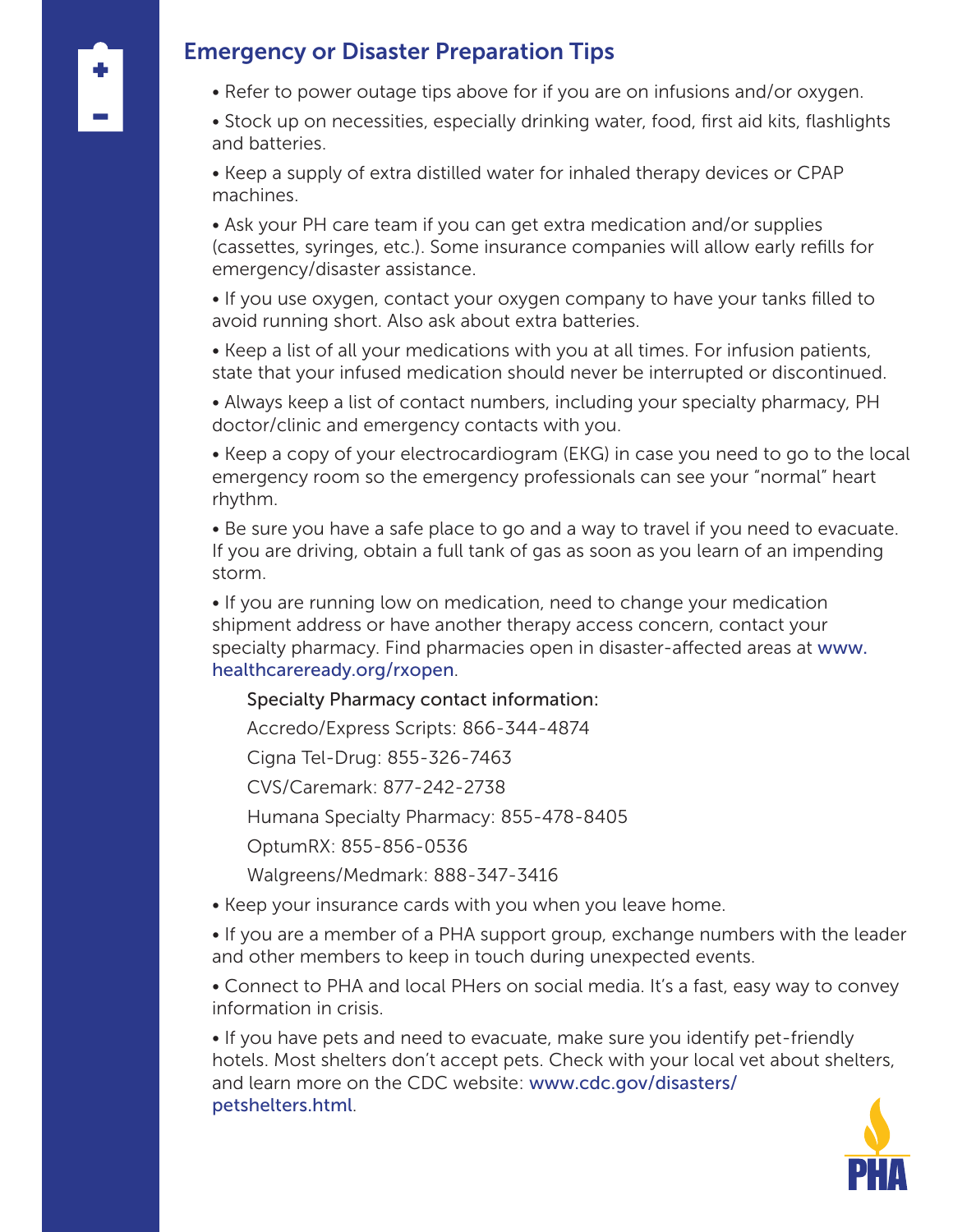

#### Other Resources

- 2-1-1 National help line to locate local public resources: [www.211.org](http://www.211.org).
- Assistance after a natural disaster: [www.usa.gov/disasters-and-emergencies](http://www.usa.gov/disasters-and-emergencies).
- Making a plan and building a kit: [www.ready.gov](http://www.ready.gov).
- Centers for Disease Control Emergency Resources: [www.emergency.cdc.gov](http://www.emergency.cdc.gov/).

• U.S. Department of Health and Human Services information for special populations: [www.sis.nlm.nih.gov/outreach/specialpopulationsanddisasters.](http://www.sis.nlm.nih.gov/outreach/specialpopulationsanddisasters.html) [html](http://www.sis.nlm.nih.gov/outreach/specialpopulationsanddisasters.html).

#### Emergency Preparedness Checklist

- $\Box$  I keep a current list of emergency contact information including a health care provider and personal caregiver (emergency contact).
- $\Box$  I maintain a current list of all my medications with doses and infusion rates.
- $\Box$  I have discussed an emergency plan with my PH provider.
- $\Box$  I let my PH center know if I have a planned vacation so it can identify the best hospital for me in case of an emergency.
- $\Box$  I keep my specialty pharmacy's 24/7 emergency number with me.
- $\Box$  I have a three- to seven-day supply of all my medications, oxygen and supplies (including distilled water if needed), depending on how soon I can refill my prescriptions based on my insurance plan.
- $\Box$  I have my pump, inhalation device, oxygen devices and/or CPAP machine, as well as batteries and appropriate power chargers for any machines I need ready to go in case of an emergency.
- $\Box$  I have an emergency kit with backup medical supplies.
- $\Box$  I keep important devices charged, including my cell phone. I always carry a cell phone and/or let people know where I am going if I am traveling alone.
- $\Box$  I wear a medic alert identifier to convey critical health information.
- $\Box$  For oxygen and/or infusion medication users: I have completed a power saving or sustaining form with my health care provider and submitted it to my power company.